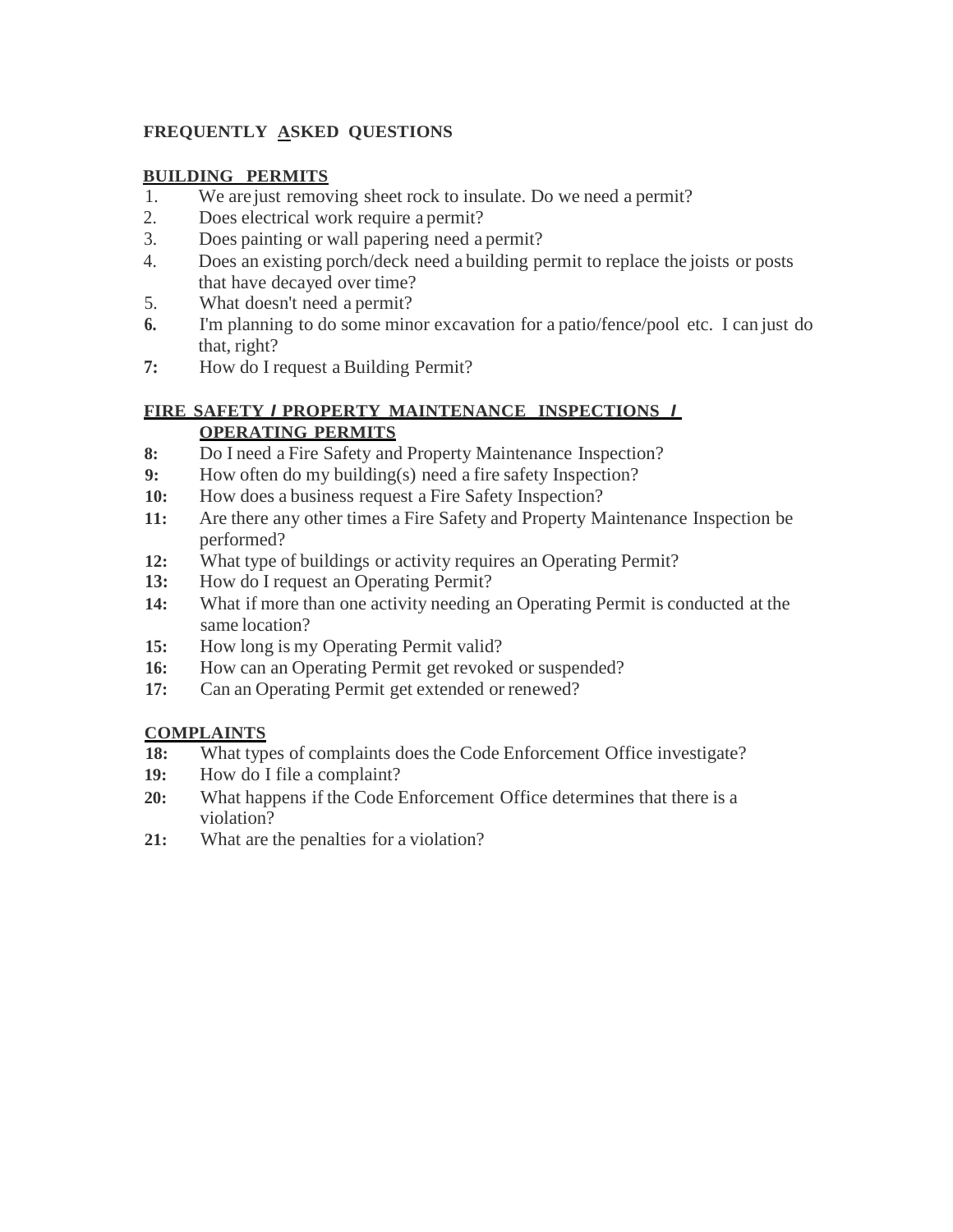## **BUILDING PERMIT QUESTIONS**

- 1. We are just removing sheet rock to insulate. Do we need a permit?
- A: *Yes. Under New York State Building Code a Building Permit is required to ensure compliance of the insulation R value. Also, once a wall or ceiling is opened up, smoke alarms are required to be updated (Hard wired & Interconnected).*
- 2. Does electrical work require a permit?
- A: *Yes. Electrical work of any kind requires an Electrical Permit.*
- 3. Does painting or wall papering need a permit?
- A: *No. Painting, wallpapering, tiling, carpeting, or other similarfinish work does not require a permit .*
- 4. Does an existing porch/deck need a building permit to replace the joists or posts that have decayed over time?
- A: *Yes. Any structural alteration requires a permit. However repairs to nonstructural components do not need a permit.*
- 5. What doesn't need a permit?
- A: *Springwater Local Law 2 of 2006 exempts 7 specific situationsfrom needing a permit. Even though a permit is not needed, all work must still conform to the New York State Code, and Code Enforcement may stop by and check on progress periodically.*

*Here is the list of exemptions:*

(1) Residential sheds. Construction or installation of *one story detached* structures used for tool and storage sheds, playhouses or similar uses may be exempted **IF** (i) the gross floor area does not exceed 120 square feet, **AND** (ii) they are associated with one-or two-family dwellings, or with multiple single-family dwellings (townhouses);

(2) Residential Playground Equipment. Installation of swings and other playground equipment associated with a one or two-family dwelling or multiple single-family dwellings (townhouses) are exempted;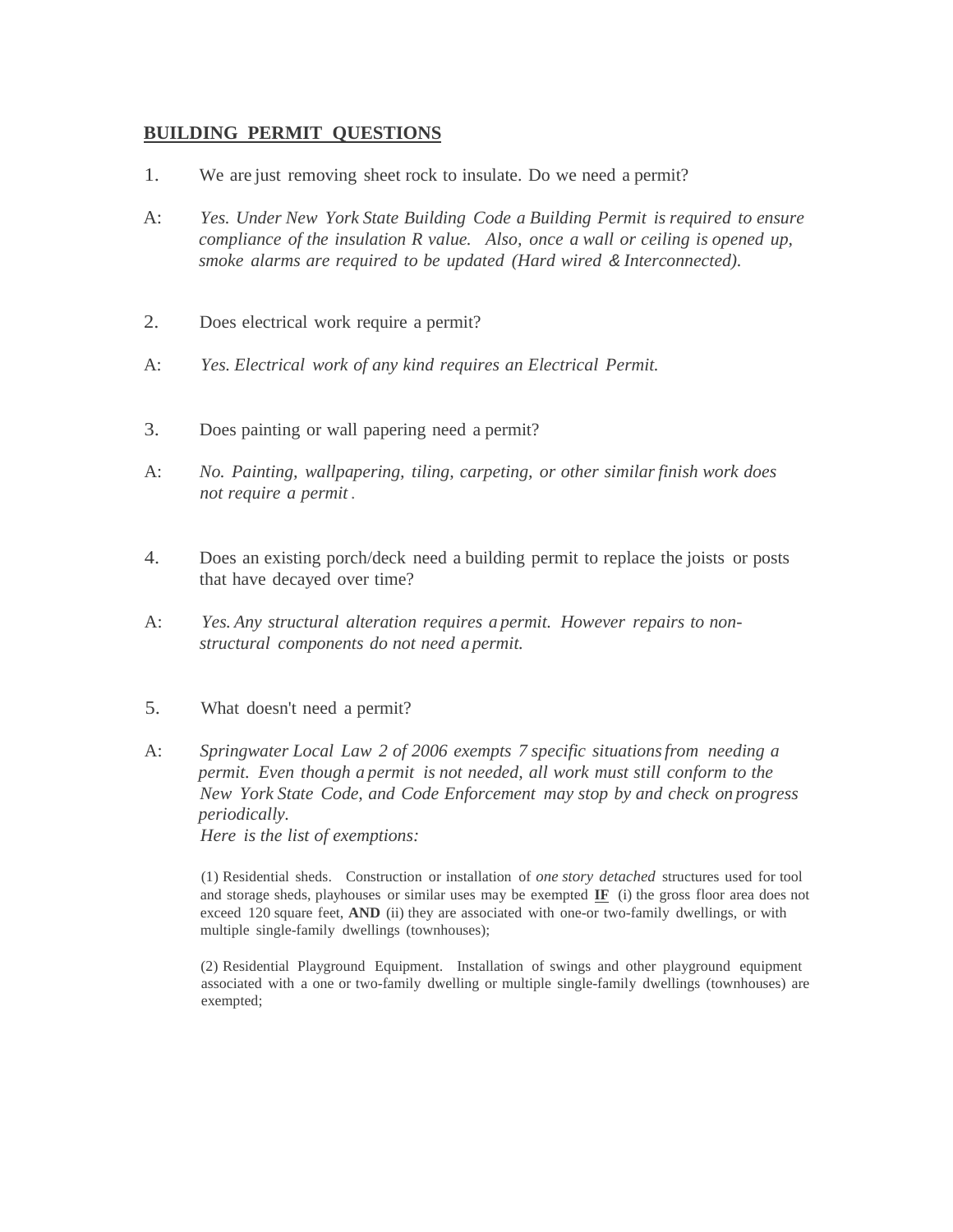(3) Residential Swimming Pools. Residential swimming pools associated with a one- or twofamily dwelling or multiple single-family dwellings (townhouses) are exempted **IF** such pools are designed for a water depth of less than 24 inches, AND are installed entirely above ground;

(4) Residential Fences. Installation of residential fences which are not part of an enclosure surrounding a swimming pool are exempted;

(5) Nonresidential Farm Buildings, including barns, sheds, poultry houses used directly and solely for agricultural purpose;

(6) Finish Work. Painting, wallpapering, tiling, carpeting, or other similar finish work are exempted;

(7) Repairs. Repairs are exempted, provided that such repairs do not involve (i) the removal or cutting away of a load bearing wall, partition, or portion thereof, or of any structural beam or load bearing component; (ii) the removal or change of any required means of egress, or the rearrangement of parts of a structure in a manner which affects egress; (iii) the enlargement, alteration, replacement or relocation of any building system; or (iv) the removal from service of all or part of a fire protection system for any period of time.

- 6. I'm planning to do some minor excavation for a patio/fence/pool etc. I can just do that, right?
- A: *Wrong! While Building Code Enforcement is usually only concerned with excavation for driveways, slabs, foundations, and deep water/gas/sewer/electrical lines, you still must contact Dig Safely New York at least 2 days in advance of starting excavation. Dig Safely New York will take down the information and contact the utilities that may have buried pipes or cables beneath the ground, and verify whether or not it issafe to dig. This is a free service paid for by utility companies.*

*Dig Safely New York can be contacted by dialing 8-1-1. You can also find more information at their website: http://www.digsavelynewyork.com/*

**7:** How do I request a Building Permit?

#### **A:** *You complete this application*

*[http://townofspringwaterny.org/content/Departments/View/4:field=documents;/cont](http://townofspringwaterny.org/content/Departments/View/4:field=documents;/content/Documents/File/171.pdf) [ent/Documents/File/171.pdf](http://townofspringwaterny.org/content/Departments/View/4:field=documents;/content/Documents/File/171.pdf) and file it with the Department of Building and Fire Code Enforcement. Sometimes it's just easier to stop into the office and picking up a copy or calling to set up an appointment with the Code Enforcement Officer.*

*The property must also be current on its local, school, and county taxes. If you are delinquent on your property taxes, we will not be able to process the application until the property is free of liens for any delinquent taxes.*

*Once you have submitted your application the Code Enforcement Officer shall review the application, and may schedule an inspection of your premises prior to the issuance of an Building Permit. Thereafter, subsequent inspections may be conducted depending on the nature of work to be done.*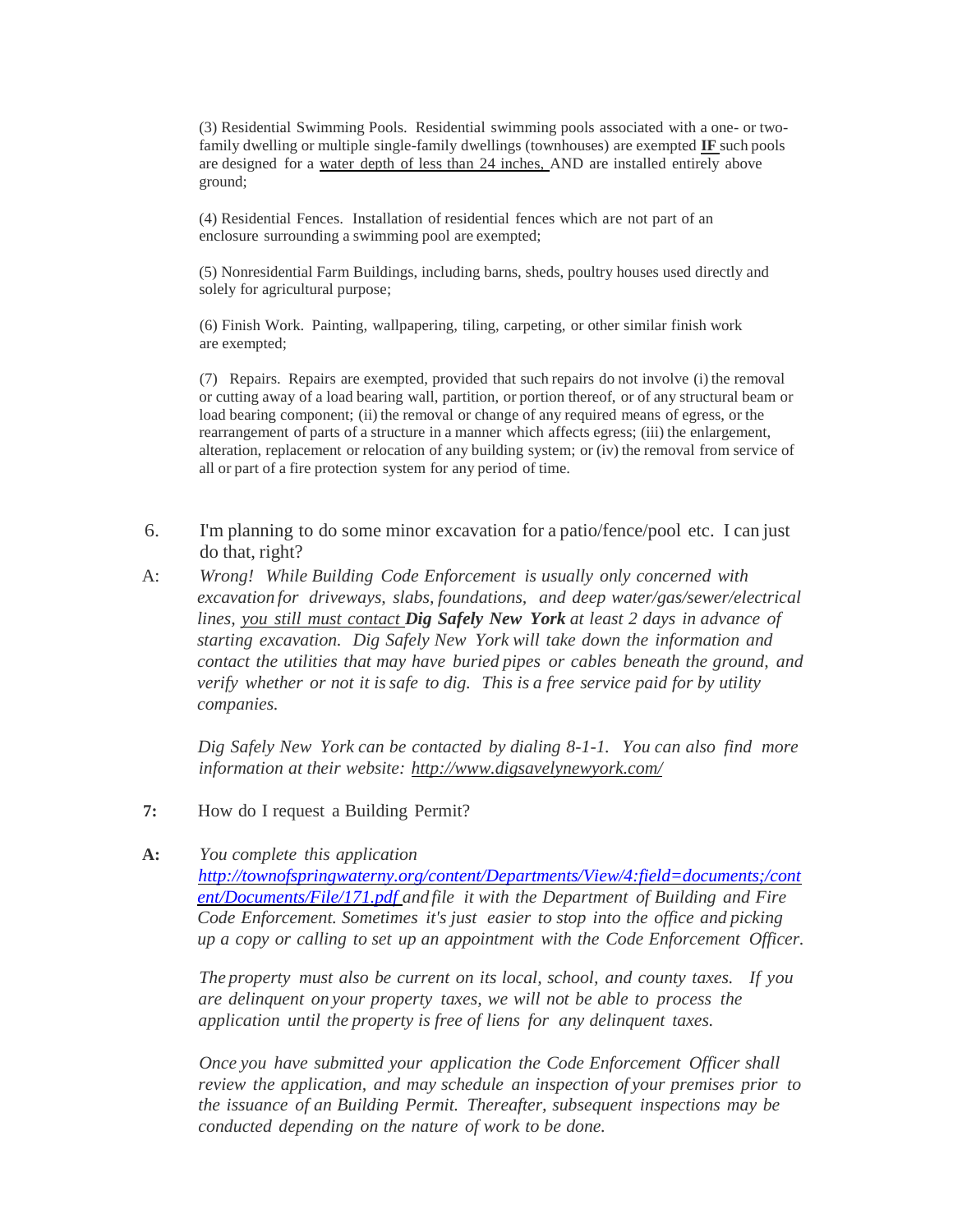#### **FIRE SAFETY** *I* **PROPERTY MAINTENANCE INSPECTIONS** *I* **OPERATING PERMITS**

- **8:** Do I need a Fire Safety and Property Maintenance Inspection?
- A: *In general, residential one- and two-family dwellings, or with multiple singlefamily dwellings (townhouses) do not require Fire Safety I Property Inspections. Property owners may also request Fire Safety I Property Inspections from this office.*

*The following types of buildings DO require either an annual or tri-annual Fire Safety and Property Maintenance Inspection.*

(I) Buildings or structures which contain an area of public assembly.

(II) Buildings or structures being occupied as dormitories.

(III) All multiple dwellings not included in (I) or (II) above,

(IV) All non-residential buildings, structures, uses and occupancies not included in  $(I)(II)$  or  $(III)$  including the following occupancies  $(A, B, E, F, H, F)$  $I, M. R. S$  and U)

- **9**. How often do my building(s) need a fire safety Inspection?
- A: *Buildings or structures that require a Fire Safety and Property Maintenance Inspection once every 12 months include buildings that contain an assembly occupancy "A"(such as Restaurants, Churches, Court rooms, Museums, Night clubs, Bars, Art galleries, Bowling alleys, Dance halls, Funeral parlors, Libraries, Pool and billiard parlors, Swimming pools, Arenas, Stadiums, Grandstands and Bleachers and similar areas that have an occupant load of 50 or more) and buildings or structures occupied as dormitories*

*Otherwise, other buildings and multiple dwellings require a Fire, Safety and Property Maintenance Inspection once every 36 months.*

- **10:** How does a business request a Fire Safety Inspection?
- A: *Contact the Code Enforcement office at (585) 447-0249 and ask to schedule a Fire, Safety and Property Maintenance Inspection.*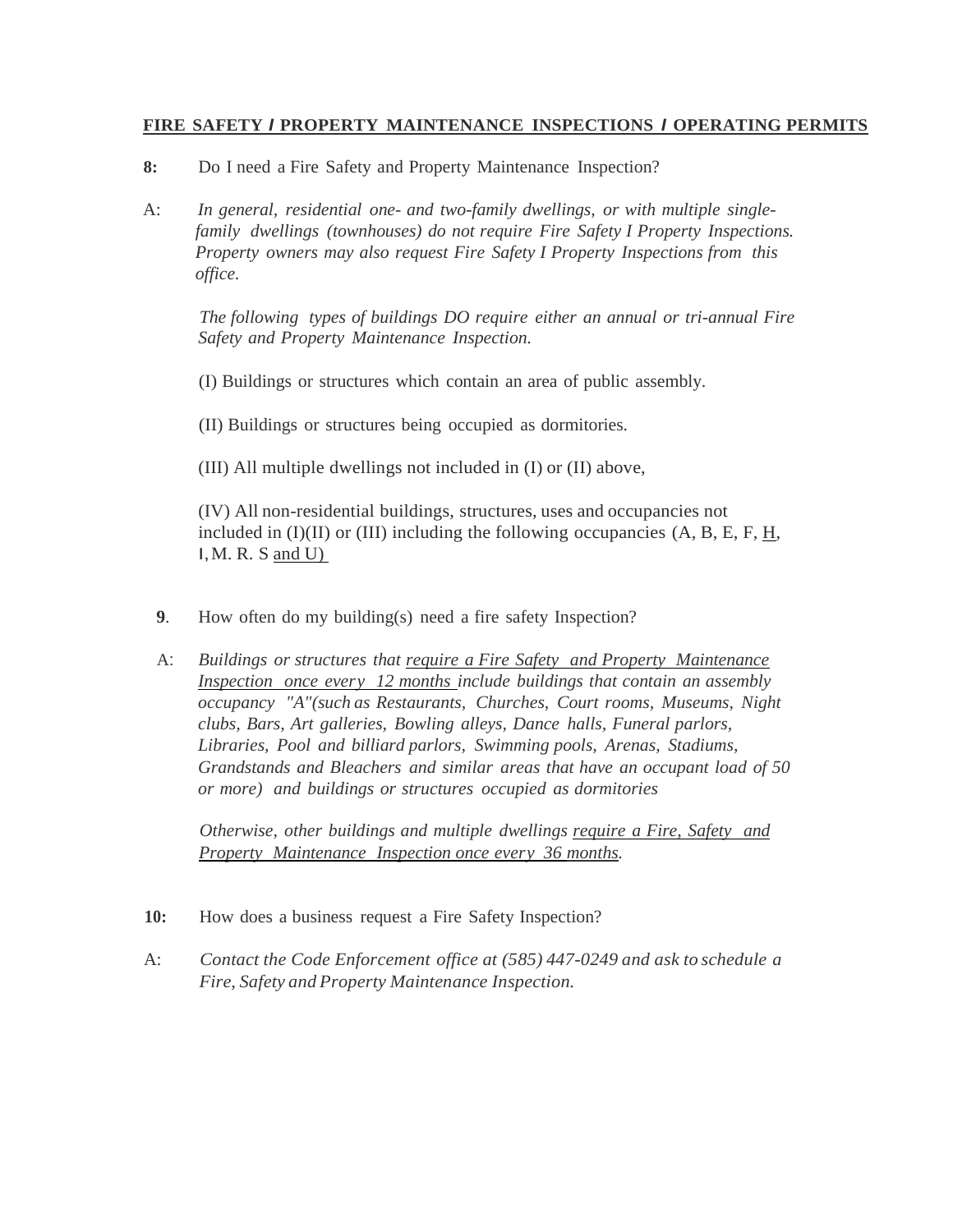- 11: Are there any other times a Fire, Safety and Property Maintenance Inspection may/will/should be performed?
- A: *Yes. A Code Enforcement Officer or an Inspector designated by the Code Enforcement Officer may perform a Fire, Safety and Property Maintenance Inspection of any building, structure, use, or occupancy, or of any dwelling unit, at any time.*

*Usually, this occurs in one of three ways:*

*(1) Upon written request by the owner (or owner's agent) of the property to be inspected,·*

*(2) When the Code Enforcement Office receives a written statement alleging that conditions or activities failing to comply with the Uniform Code or Energy Code exist; or*

*(3) When the Code Enforcement Officer receives any other information, reasonably believed by the Code Enforcement Officer to be reliable, giving rise to reasonable cause to believe that conditions or activitiesfailing to comply with the Uniform Code or Energy Code exist.*

*An inspection may not be performed in any circumstance under which a court order or warrant permitting such inspection is required, unless such court order or warrant shall have been obtained.*

- 12: What type of buildings or activity requires an Operating Permit?
- A: *An Operating Permit is REQUIRED to when the building will be used for following activities:*
	- *Manufacturing, storing or handling hazardous materials in quantities exceeding those listed in Tables 2703.1.1 (1), 2703.1.1 (2), 2703.1.1 (3) or 2703.1.1 (4) in the publication entitled "Fire Code of New York State" and incorporated by reference in 19 NYCRR section 1225.1;*
	- *Hazardous processes and activities as defined by the Fire Code of the State of New York, including but not limited to, commercial and industrial operations which produce combustible dust as a byproduct, fruit and crop ripening, and waste handling,·*
	- *Use of pyrotechnic devices, provided, however that such devices shall only be used outside and shall in no event be allowed to be used or operated indoors;*
	- *Buildings containing one or more areas of public assembly with an occupant load of fifty (50)persons or more,· and*
	- *Buildings whose use or occupancy classification may pose a substantial potential hazard to public safety, as determined by the Fire Code of the State of New York,·*
	- *Carnivals,fairs and other special events excluding one- and two-family occasions.*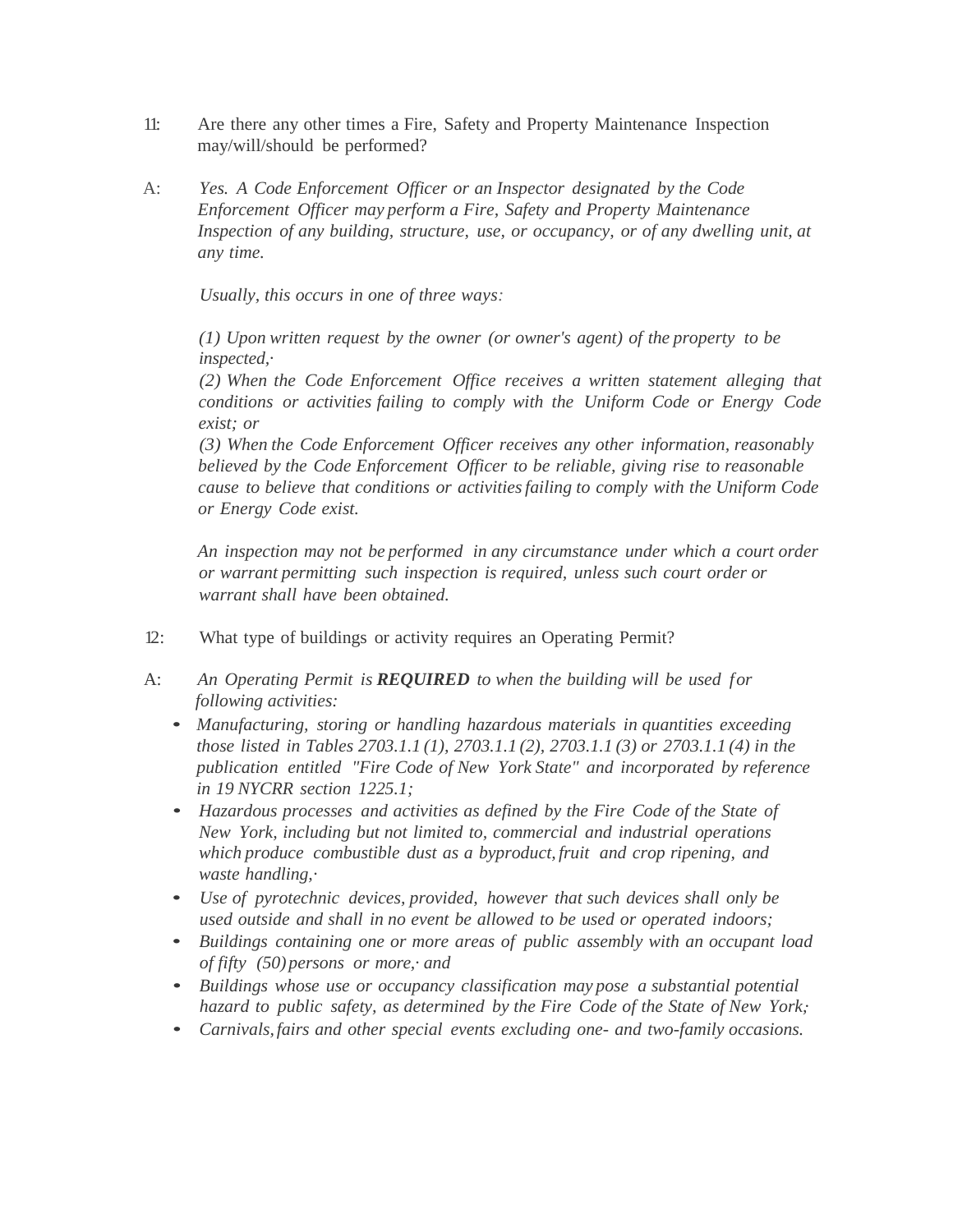- 13: How do I request an Operating Permit?
- A: *You call to set up an appointment with the Code Enforcement Officer.*

*The property must also be current on its local, school, and county taxes. If you are delinquent on your property taxes, we will not be able to process the application until the property is free of liens for any delinquent taxes.*

*Once you have submitted your application the Code Enforcement Officer shall review the application, and schedule an inspection of your premises prior to the issuance of an Operating Permit. Thereafter, subsequent inspections may be conducted at the time of the Fire Safety and Property Maintenance Inspections. required under Section 11, of Local Law 2 of 2006.*

- 14: What if more than one activity needing an Operating Permit is conducted at the same location?
- A: *In any circumstance in which more than one activity needing an Operating Permit is to be conducted at a location, the Code Enforcement Officer may require a separate Operating Permit for each such activity, or the Code Enforcement Officer may, in his or her discretion, issue a single Operating Permit to apply to all such activities. Except that Pyrotechnics Operating Permits are valid for the day of the display(s) only and need to be separate .from other Operating Permits.*
- 15: How long is my Operating Permit valid?
- A: *Operating permits for an area of public assembly, or for buildings or structures that are being occupied as dormitories are good for twelve months. Operating Permits for multiple dwellings, all nonresidential buildings, structures, uses and occupancies are good for thirty-six months.*

*Operating permits for pyrotechnic devicesfor carnivals, fairs and other special events (not including one- and two-family occasions) are issued only for the dates of the event.*

- 16: How can an Operating Permit get revoked or suspended?
- A: *Ifthe Code Enforcement Officer determines that any activity or building for which an Operating Permit was issued does not comply with any applicable provision of the Uniform Code, then the Code Enforcement Officer may revoke or suspend the Operating Permit.*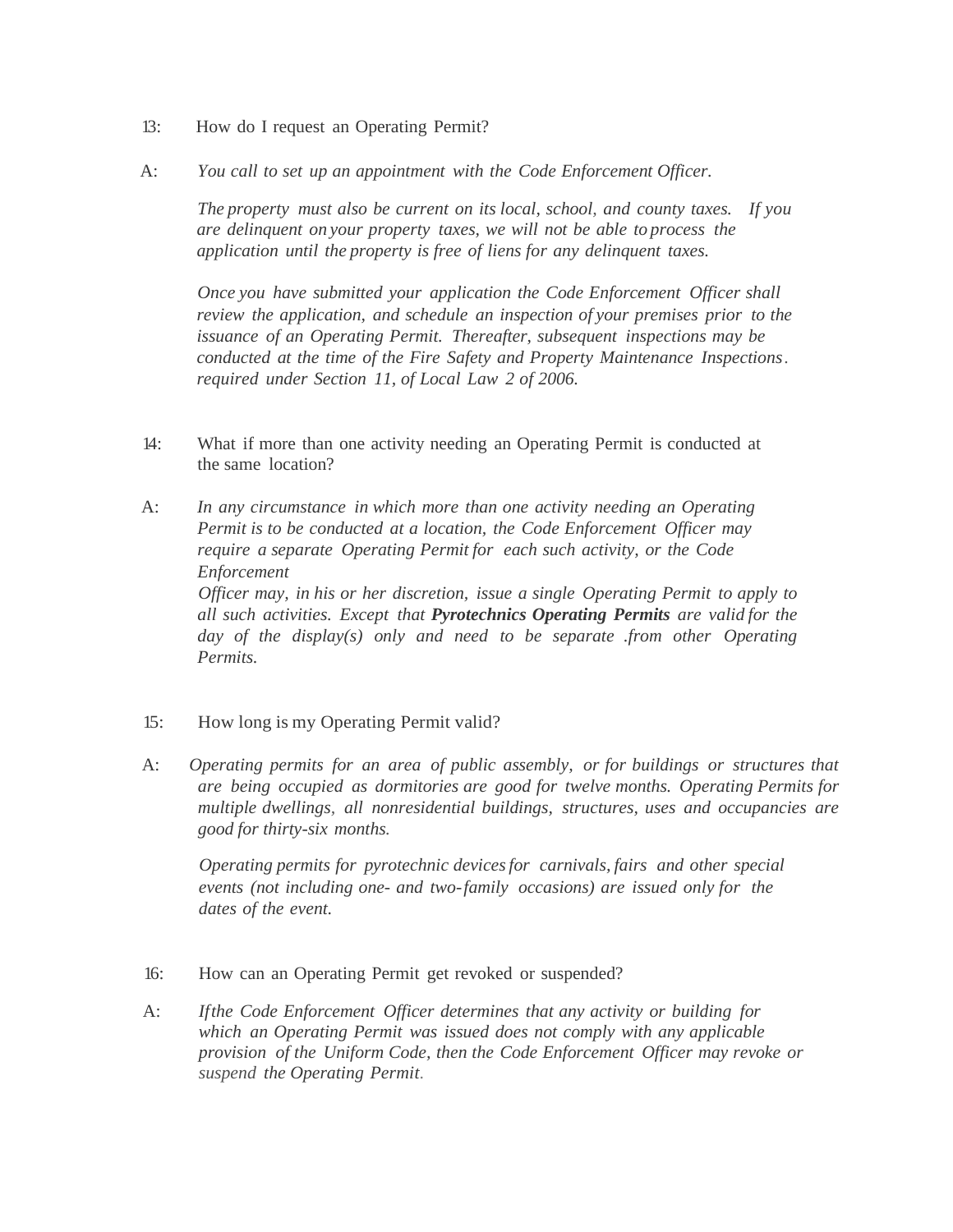- **17:** Can an Operating Permit get extended or renewed?
- A: *Yes. An Operating Permit may be reissued or renewed. In either case, an application must be submitted, the applicable fee paid, the application reviewed and approved by the Code Enforcement Officer, a site inspection conducted, and any/all other requirements satisfied.*

### **COMPLAINTS**

- **18.** What types of complaints does the Code Enforcement Office investigate?
- A: *Code Enforcement Office is primarily concerned with complaints which assert the existence of conditions or activities that fail to comply with the Uniform Code, the Energy Code, Springwater Local Law 2 of 2006 (as amended), or any other local law or ordinance or regulation adopted for administration and enforcement of the Uniform Code or the Energy Code.*

*In practical terms, this means that we are concerned with allegations of unsafe structures*-*structures that pose an imminent danger to life from fire, structural failure, environmental danger, and/or other hazardous conditions. These might include: unsafe building equipment; insanitary conditions; structures being used for purposes other than that which they were designed; structures in imminent danger of structural failure or collapse; structures which have partially or fully collapsed and occupation is hazardous,- situations where there is actual or potential danger to the building occupants or those in the proximity of any structure because of explosives, explosive fumes or vapors or the presence of toxic fumes, gases or materials; or the operation of defective or dangerous equipment. We also investigate poor workmanship and unsafe design during building construction, and buildings that have been built or altered unlawfully.*

#### **19:** How do I file a complaint?

A: *To file a complaint, simply submit a written statement alleging that conditions or activitiesfailing to comply with the Uniform Code or Energy Code exist. Or Contact the Code Enforcement Office and supply the following: Your name, Phone number where you can be reached, the nature of the complaint and how you are aware of the situation.*

*If you are filing a complaint about the place you are living please provide the following: Your name, Phone number where you can be reached, the nature of the complaint and how you are aware of the situation, if you are receiving any government assistance the name and contact information for you case worker, if you are behind on any rent, the date you informed the land lord and if the notification was verbal or in writing.*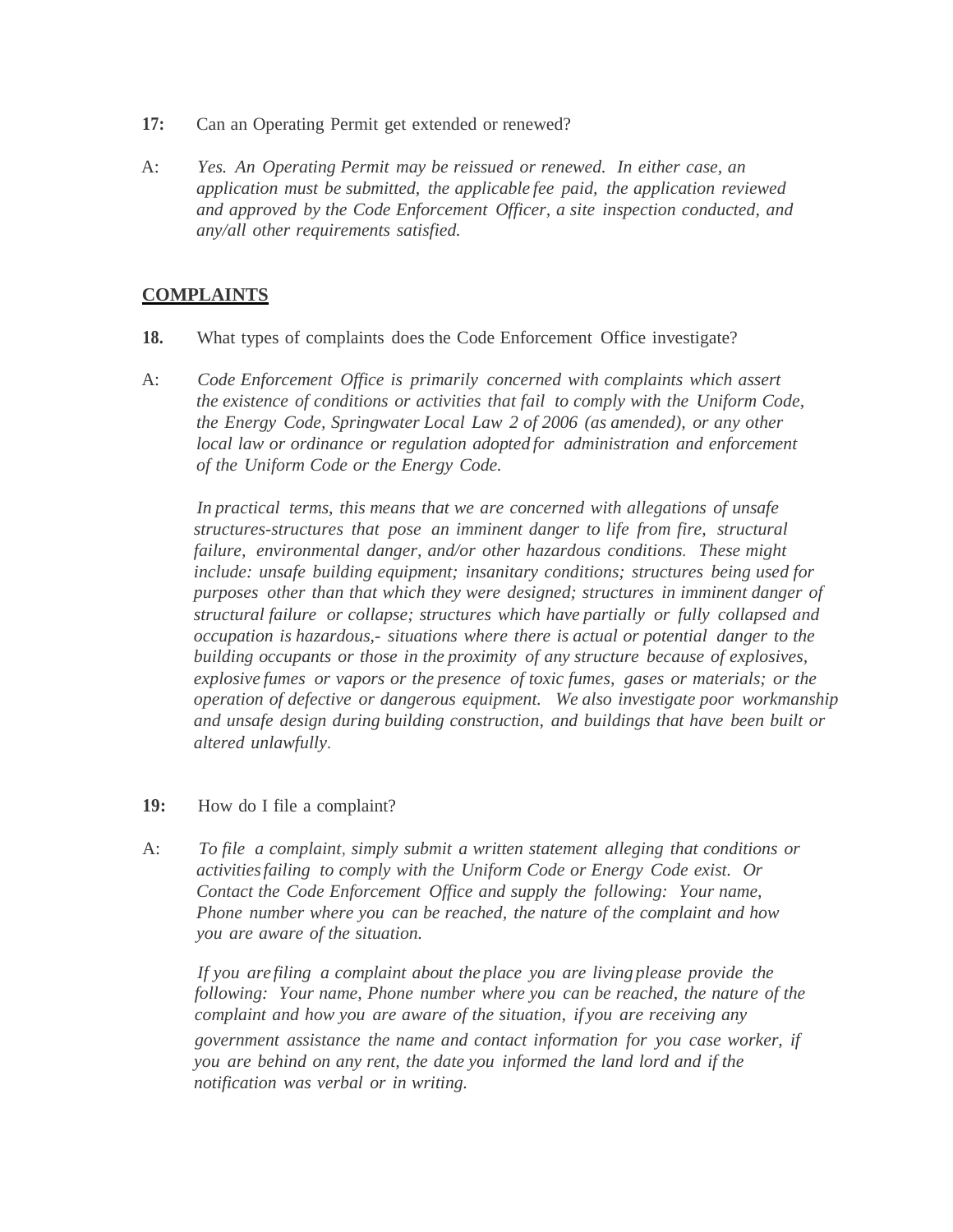- 20: What happens if a violation is found to exist?
- A: *The Code Enforcement Officer will provide the owner of the affected property, and any other Person who may be responsible for the violation, with notice of the violation and an opportunity to abate, correct or cure the violation. If the violation constitutes an immediate hazard to life and safety, then the building or structure may be posted Uninhabitable or Condemned in addition to the violation notice being served on the responsible party (Tenant or Owner).*
- 21: What are the penalties for not correcting a violation?
- A: T*he Code Enforcement Officer is authorized to issue appearance tickets after the due date for the correction has passed, every opportunity is given to the responsible party to abate the violation prior to further legal action.*

*The key is to work with our Office to correct the violation, not to ignore it.*

*Penalties f or Violations.*

*Under Springwater's Local Law 2 of 2006, the penalty for violating the Uniform Code, the Energy Code is a penalty of up to a \$1000.00 fine, a sentence of up to fifteen (15) days in jail, or both, for each day that a violation continues.*

*Additional civil penalties of up to \$200for each day or part thereof during which such violation continues, and other civil action to remedy the violation are also possible.*

*All of these penalties are in addition to any penalties provided for under State law.*